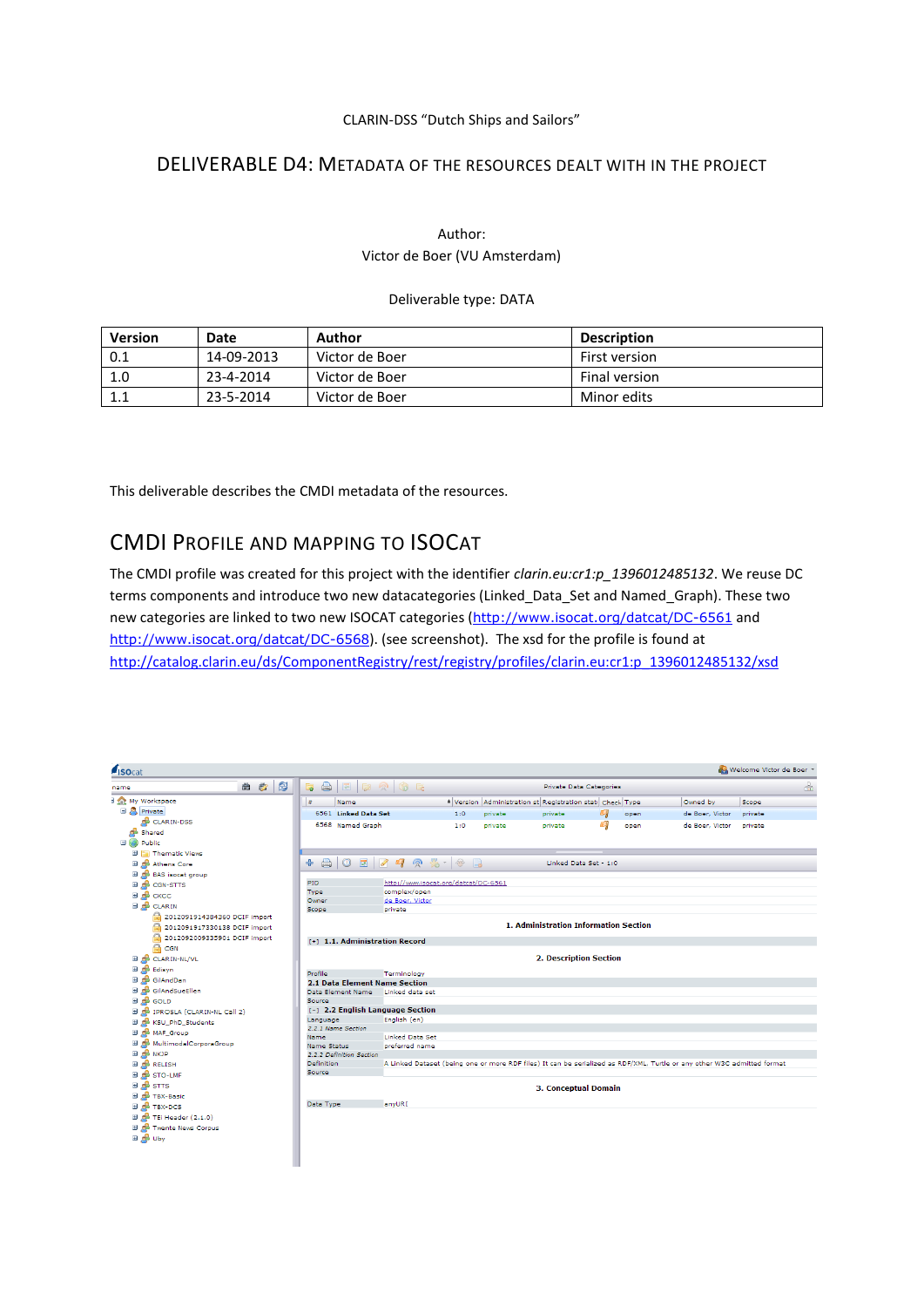# CMDI FILES

For the four datasets and the DSS schema, a total of five CMDI metadata files were created, in accordance with CLARIN standards. Since our RDF data contains only metadata, the CMDI files are in a sense 'meta-metadata'. They list the individual named graphs that make up a dataset. We furthermore use DC-terms data categories. The CMDI files are found at<https://github.com/biktorrr/dss/tree/master/cmdi%20isocat>

An example of a CMDI file (for Noordelijke Monsterrollen) is found below.

```
<CMD xmlns="http://www.clarin.eu/cmd/" xmlns:xsi="http://www.w3.org/2001/XMLSchema-instance" 
CMDVersion="1.1" xsi:schemaLocation="http://www.clarin.eu/cmd/ 
http://catalog.clarin.eu/ds/ComponentRegistry/rest/registry/profiles/clarin.eu:cr1:p_1396012485132/xsd">
<Header>
        <MdCreator>V. de Boer</MdCreator>
        <MdCreationDate>2014-04-20</MdCreationDate>
        <MdSelfLink/>
        <MdProfile>clarin.eu:cr1:p_1396012485132</MdProfile>
        <MdCollectionDisplayName/>
</Header>
<Resources>
        <ResourceProxyList>
                <ResourceProxy id="mdb_data">
                        <ResourceType mimetype="application/xml">Resource</ResourceType>
                        <ResourceRef>${easy-dataset}/dss/mdb_data.ttl.gz.xml</ResourceRef>
                </ResourceProxy>
                <ResourceProxy id="mdb_thes_generated">
                        <ResourceType mimetype="application/xml">Resource</ResourceType>
                        <ResourceRef>${easy-dataset}/dss/mdb_thes_generated.ttl.xml</ResourceRef>
                </ResourceProxy>
                <ResourceProxy id="mdb_schema">
                        <ResourceType mimetype="application/xml">Resource</ResourceType>
                        <ResourceRef>${easy-dataset}/dss/mdb_schema.ttl.xml</ResourceRef>
                </ResourceProxy>
                <ResourceProxy id="mdb_thes_places">
                        <ResourceType mimetype="application/xml">Resource</ResourceType>
                        <ResourceRef>${easy-dataset}/dss/mdb_thes_places.ttl.xml</ResourceRef>
                </ResourceProxy>
                <ResourceProxy id="ranks_and_shiptypes_1">
                        <ResourceType mimetype="application/xml">Resource</ResourceType>
                        <ResourceRef>${easy-dataset}/dss/ranks_and_shiptypes_1.ttl.xml</ResourceRef>
                </ResourceProxy>
                <ResourceProxy id="mdb_2_kb">
                        <ResourceType mimetype="application/xml">Resource</ResourceType>
                        <ResourceRef>${easy-dataset}/dss/mdb_2_kb.ttl.xml</ResourceRef>
                </ResourceProxy>
                <ResourceProxy id="mdb_ship_sameas">
                        <ResourceType mimetype="application/xml">Resource</ResourceType>
                        <ResourceRef>${easy-dataset}/dss/mdb_ship_sameas.ttl.xml</ResourceRef>
                </ResourceProxy>
        </ResourceProxyList>
        <JournalFileProxyList/>
        <ResourceRelationList/>
</Resources>
<Components>
        <Linked_Data_Set>
                <dc-terms>
```